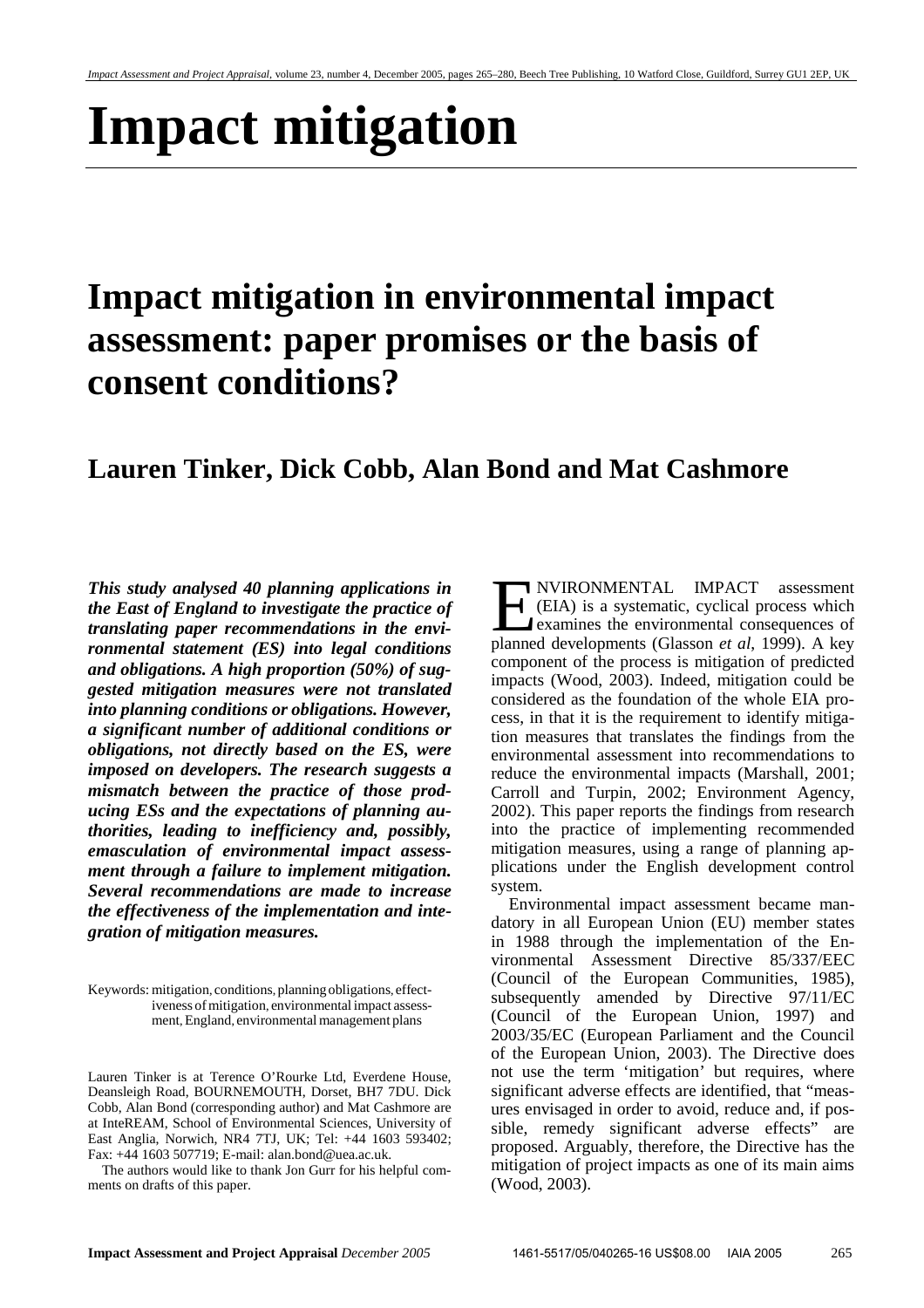## *Mitigation*

The key role of mitigation was recognised in a research report produced for the UK Department of the Environment, Transport and the Regions (DETR) in 1997 (DETR, 1997), which reviewed current procedures at the time, and recommended that specific guidance on good practice relating to mitigation measures and their enforcement should be produced.

Impacts that require mitigation may be identified throughout the whole EIA process, frequently after the preparation of the environmental statement (ES) (Wood, 2003). Almost by definition, therefore, there is a merging of a range of mitigation types (for example, avoiding or reducing impacts, repairing the environment or compensating for adverse impacts, or possibly even enhancing the environment (Mitchell, 1997), throughout the development control process.

In addition, because mitigation is inherent in all aspects of the EIA system (Glasson *et al*, 1999), it is subject to the same constraints and weaknesses as impact evaluation. For example, mitigation measures proposed often do not give any indication as to their potential effectiveness in ameliorating significant impacts (Byron, 2000). Hence, they are of little use to decision makers.

Similar considerations apply in terms of feasibility of proposed measures: there is a need for at least technical, operational and economic tests to be applied (Marshall, 2001). Again, recommendations that do not comply with these criteria are of questionable use.

Lastly, and most crucially, is the aspect of verification. In many cases, mitigation is viewed as a series of non-binding proposals in an ES (Morrison-Saunders *et al*, 2001). Conditions and recommendations need to be monitored and enforced to ensure implementation and, therefore, effective mitigation (Marshall, 2001; Wood, 2003). It is this area of enforceability throughout the development control process that is the focus of this research.

The detailed description of the implementation of the Environmental Assessment Directive in England is covered adequately elsewhere (see, for example, Bond, 1997; Weston, 1997; Glasson *et al*, 1999). Of relevance to this research is that, in England and Wales, projects subject to planning control are dealt with under the Town and Country Planning (Environmental Impact Assessment) (England and Wales) Regulations 1999 (SI 293) (DETR, 1999b), while those outside planning control are dealt with by a range of sectoral EIA regulations (for example, pipelines, highways, land drainage schemes and ports) (DETR/National Assembly for Wales, 2000).

The proportion of projects subject to EIA under the planning regulations is not clear from existing literature. For example, Glasson *et al* (1999) report that projects falling under the planning regulations in England and Wales comprise approximately 60% of

all EIAs carried out in the UK. Bellanger and Frost (1997) report that 91% of all ESs completed between July 1988 and January 1997 were submitted under the EIA planning regulations (in either England and Wales, Scotland or Northern Ireland). On the other hand, the Essex Planning Officers' Association (2002) estimate that approximately 80% of projects in England requiring EIA are subject to planning control. In the aggregate, this evidence thus indicates that the ESs submitted under the planning regulations in England comprise a significant proportion of all those submitted in the UK as a whole.

However, the role of EIA in decision making within the English planning system needs to be placed into context. Weston (2002) reports that only 0.1% of all planning applications are subject to EIA. For those that are, the ES submitted with the planning application is considered to be 'material evidence' along with policy guidance, public comments and good practice guidance. All these are secondary to the policies in the local plan in terms of decision making on planning applications (Weston, 1997). Thus, EIA is not afforded great significance in the planning system and it is not surprising that information in the ES, including the mitigation measures, is not legally binding.

## *Conditions and obligations*

In England, planning permissions are subject to conditions concerning the time limits for carrying out a development, but most also contain specific conditions imposed by local planning authorities (Cullingworth and Nadin, 2002). Case law has demonstrated, however, that planning authorities cannot determine that an EIA is not required at the screening stage on the basis that significant impacts can be addressed by suitable conditions (the key case here is Regina, on the application of Lebus, v South Cambridgeshire District Council in 2003 (Tromans and Fuller, 2003)).

Whilst the power to impose conditions is not limitless, as the conditions have to be appropriate from a planning point of view, they can be used to enhance the quality of a development and mitigate against adverse effects. Such conditions may incorporate mitigation measures proposed in the ES, although planning authorities may also compile lists of model or standard conditions (DOE, 1995). There are two main forms of planning conditions: those that require actions to be taken before development commences, and those that require compliance with specified controls during the life of the development (DOE, 1995).

Failure to comply with planning conditions may result in a breach of condition notice being served by the planning authority (DOE, 1995), suggesting that the inclusion of mitigation measures in planning conditions has the potential to be an effective method to ensure their implementation. If a developer wishes to apply to vary conditions attached to a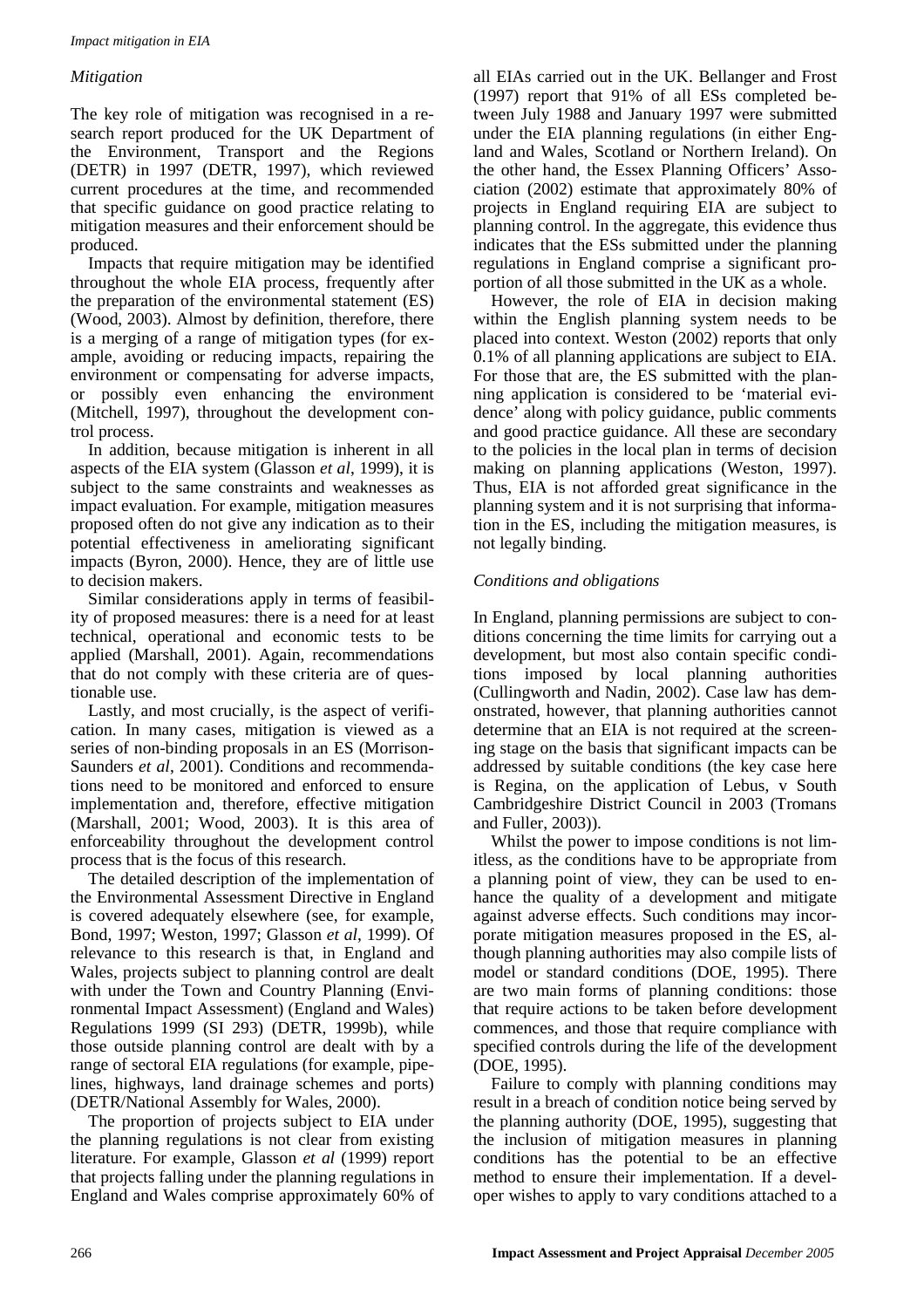planning application, this in itself constitutes a new application for planning application under planning law and an EIA may be required (Hakes, 2005).

When conditions are insufficient to overcome planning objections to a development, planning obligations may be used. Obligations are regulated under Section 106 of the Town and Country Planning Act 1990 and are enforced through contract law in the form of a legal agreement between the developer and the planning authority (Carroll and Turpin, 2002).

Planning obligations may restrict the development of land, require certain activities to be carried out, require land to be used in a specified way, or require payments to be made to the planning authority (DOE, 1997a). They are more appropriate than conditions for the long-term management of land, or for measures affecting land outside the development site (Essex Planning Officers' Association, 2002). Obligations thus offer a broader scope than conditions, and can provide a means of reconciling the interests of a developer with the need to safeguard the local environment (DOE, 1997a).

However, one potential problem with the use of conditions and obligations to ensure mitigation implementation is that, unless the ES is very precise about specific mitigation measures, it is not possible to create a valid condition requiring the development to be "in accordance with the ES" (DETR, 1997, page 52). Any such condition must also refer to a specific section of the ES, rather than the entire document (DETR, 1999a). This means that, in general, the ES can be used as a starting point only for the drafting of conditions and obligations. On the other hand, failure by developers to implement mitigation measures discussed in an ES, which have not been translated into planning conditions, has sometimes led to the inclusion of very detailed conditions in the planning permissions of other, subsequent developments (Singleton *et al*, 1999).

Research has found that it is very rare for planning conditions to cover all the aspects of project design and implementation that could mitigate environmental impacts (DETR, 1997). This is possibly because, to ensure that all the mitigation measures

**It is very rare for planning conditions to cover all the aspects of project design and implementation that could mitigate environmental impacts, so planning authorities often prioritise the measures considered most necessary for delivering an acceptable development** 

could be enforced, conditions would need to be specified for each measure, resulting in an unfeasibly large number. As a result, planning authorities often prioritise the measures considered most necessary for delivering an acceptable development (DETR, 1997).

Consultation may also be important in establishing mitigation measures and may lead to the formulation of conditions relating to measures that were not mentioned in the ES (DETR, 1997; Wood and Jones, 1997). In addition, the time lapse between submission of an ES and granting of planning permission may mean that the ES is out of date by the time planning conditions are formulated, significantly reducing its usefulness in determining mitigation (DETR, 1997). Practices may also vary in different regions, as the local planning authorities (LPAs) have a high degree of independence and autonomy (Leu *et al*, 1996).

One possible means of improving the link between predictions made, mitigation measures specified in an ES and their implementation, is the environmental management plan (EMP). EMPs are defined by the World Bank (1999a, p.1) as documents that

"outline the mitigation, monitoring, and institutional measures to be taken during project implementation and operation to avoid or control adverse environmental impacts, and the actions needed to implement these measures."

An EMP thus forms a more systematic and explicit document to be used by planning authorities in formulating conditions (Brew and Lee, 1996), increasing the likelihood that mitigation measures identified and described in the ES will be implemented. Although there is no requirement currently for EMPs to be prepared under the English planning system, they are increasingly advocated by the World Bank (1999b) for use internationally, and have been used in England on a voluntary basis (Hickie and Wade, 1997).

Alternatively, there have been suggestions that environmental management systems (EMS) have a role to play in the implementation of mitigation measures and conditions (Glasson *et al*, 1999; Arts *et al*, 2001; Sánchez and Hacking, 2002). In England, the DETR, in Circular 02/99, referred specifically to this option. They envisaged that developers could adopt an EMS as a possible means of firstly, demonstrating that mitigation measures are in place, and secondly, monitoring whether they are effective (DETR, 1999a).

## *Translating into practice*

This paper describes research that investigated how mitigation measures are translated into practice through the use of planning conditions and obligations in England, with a view to developing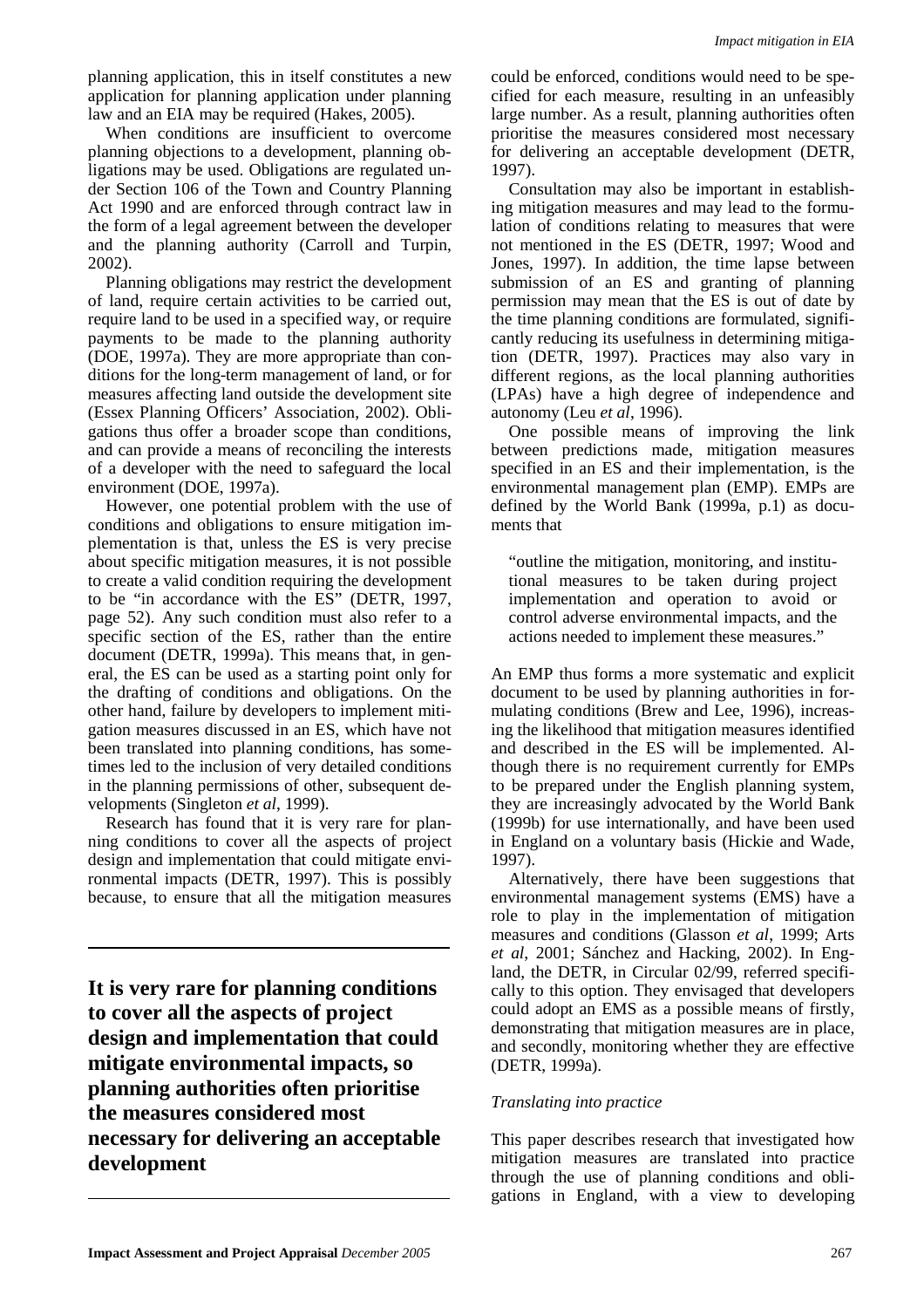recommendations for improving the effectiveness of this process. In doing so, the authors focus on the role of EIA as providing information to improve decision-making, in this case as the basis of setting conditions and planning obligations. However, it is acknowledged that there are alternative theoretical perspectives on the role of EIA in decision-making.

Environmental assessment had its basis in rationalist roots, whereby the presentation of better information would, by definition, lead to better decisions. This view was predicated on the rational behaviour of stakeholders and, in particular, decision makers. More and more authors argue that decision-making is not rational and that EIA has considerably more roles than simply information provision (see, for example, Lawrence, 2000; Leknes, 2001; Bond, 2003; Bekker *et al*, 2004; Cashmore, 2004; Owens *et al*, 2004).

Bartlett and Kurian (1999) detail six separate models explaining the role of EIA in decisionmaking, in which the information processing (rational) model is just one end of the spectrum of influence; other models include the symbolic politics model, the political economy model, the organisational politics model, the pluralist politics model and the institutionalist model. These alternative theoretical frameworks are not addressed in this research, which is purely empirical, nor is the extensive literature on decision-making theory covered.

The research also aims to determine whether research published by the UK Government on mitigation measures in environmental statements (DETR, 1997) had any effect on this translation into conditions and obligations. The next section is devoted to the description and justification of the methodology adopted for the study. This is followed by a presentation of the results and associated discussion. Finally, the conclusions are presented, along with recommendations for improving the conversion of suggested mitigation measures into contractual conditions and obligations.

## **Methodology**

## *Selection and collection of data*

The focus of the research was on the relationship between mitigation measures identified in the ES and actual conditions and obligations detailed in the development control decision. Therefore, the selection of the projects to be investigated had to be based on developments that were subject to planning control for which permission had been granted, and an EIA had been carried out.

Reference has already been made to the small proportion of planning applications that require an ES (Weston, 2002). Other evidence suggests that many planning authorities have received few, if any, ESs (Gwilliam, 2002). Therefore, to ensure a viable sample size, an area approach was adopted for collection



**Figure 1. English regions**

of the information, and the selection included all developments with an ES from 1988 (when the EIA regulations were first introduced), until mid-2003.

Forty developments were identified in four counties within the East of England planning region (see Figure 1): Norfolk, Suffolk, Cambridgeshire and Hertfordshire. The spatial coverage of the developments is displayed in Figure 2. To ensure a range of development types, cases were included from district, county and unitary authority level. Table 1 sets out the selected developments categorised according to their main use. From this it is evident that two categories (waste management facilities and mineral extraction), accounted for 25 of the 40 applications examined.

#### **Table 1. Categorisation of developments according to main use**

Waste management facility (11 developments, 4 in 1988–1997 sample and 7 in 1998–2003)

Mineral extraction (14 developments, 3 in 1988–1997 sample and 11 in 1998–2003)

Residential (1 development)

Agricultural (2 developments) Golf course (3 developments)

Commercial (1 development)

Industrial (1 development)

Road (2 developments)

Flood defence (1 development)

Mixed-use (4 developments)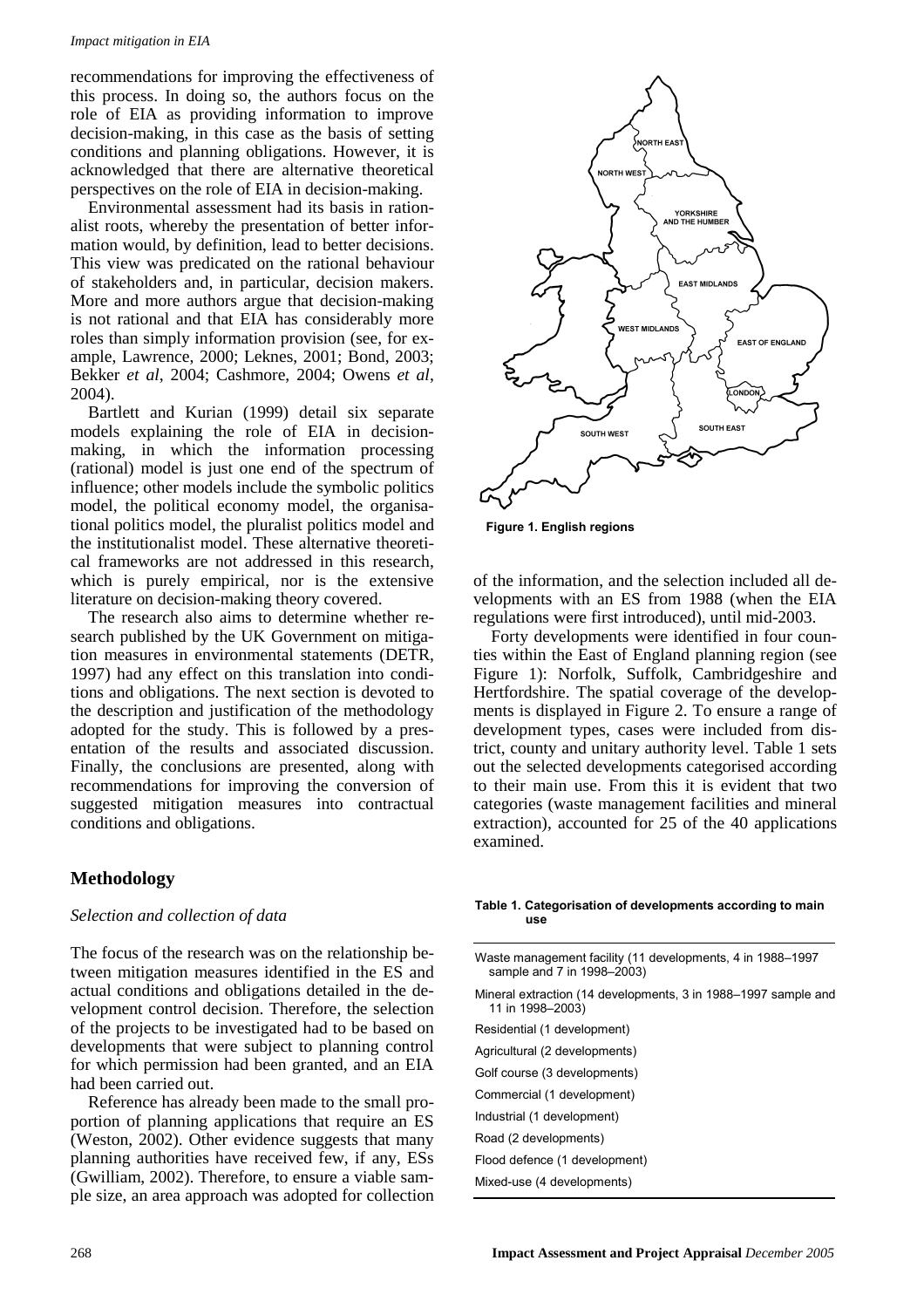

- 
- 31 Bury St Edmunds 32 Haverhill 33 Bramford
- 34 Foxhall 35 Bucklesham
- -
- Data collection was carried out at the planning offices in two stages. Having identified the developments that satisfied the selection criteria, all the mitigation measures proposed in the ESs were recorded. For this research, no attempt was made to evaluate the significance of the measures proposed in terms of their potential consequences for the

development, or to analyse the quality of the ES. A second stage involved studying the planning files for the developments, and recording the planning conditions from the decision notices. If the development had a Section 106 Agreement containing planning obligations, these were also recorded. Only those conditions and obligations relevant to impact mitigation were considered: all others, such as those concerning the timing of the development, were excluded. In addition, the ESs were examined to determine whether an EMP was in place (or whether there was any commitment to prepare one), as part of a strategy to ensure the implementation of mitigation measures set out in the statement.

## *Data analysis*

Thérivel and Morris (2001) present advice on carrying out EIA in compliance with the English EIA regulations and with the EU Environmental Assessment Directive. Their categorisation of environmental components was used in this research as it reflects those commonly discussed in English ESs, although this list differs slightly from those components identified in the regulations. Thus, mitigation measures, planning conditions and obligations were categorised under the following environmental aspects: landscape; air and climate; water; ecology; soil and geology; noise; socio-economic; cultural heritage; and transport.

In addition, the mitigation measures were classified into five types taking into account the 'mitigation hierarchy': avoid; reduce; repair; compensate; and enhance (Mitchell, 1997).

For each of the development cases considered, data were also categorised according to the use of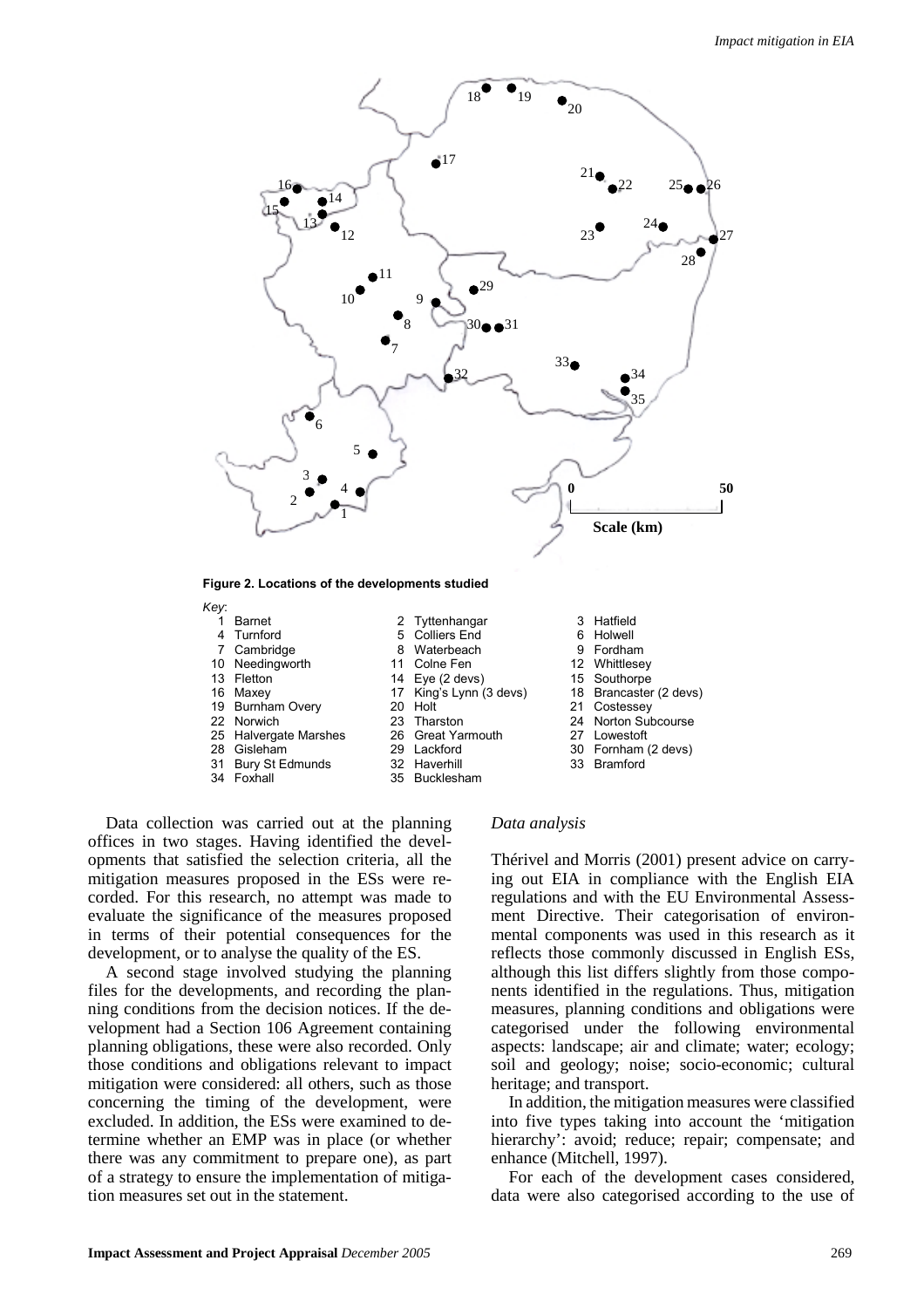mitigation measures in development consent decisions:

- mitigation measures covered by conditions;
- mitigation measures covered by obligations;
- mitigation measures not covered by conditions or obligations;
- extra conditions not based on mitigation measures; and,
- extra obligations not based on mitigation measures.

As such, data gathered take the form of a frequency distribution using nominal data. The appropriate statistical technique for testing hypotheses for such data is the goodness of fit chi square test (Burns, 2000), although it is only possible to test associations to determine whether frequency distributions match a distribution predicted by the null hypothesis.

Chi square tests were thus carried out to determine whether environmental aspect has any influence on each of the five categories of the use of mitigation measures in development consent decisions. The null hypothesis was that environmental aspect has no influence on the numbers of mitigation measures, conditions, or obligations. This analysis was repeated for the mitigation hierarchy (Mitchell, 1997), with the null hypothesis that there was no difference between the five types of mitigation measure and each of the five categories of the use of mitigation measures in development consent decisions.

Chi square tests are also suitable for data classified into categories based on two variables to determine whether they are independent or associated (Burns, 2000). Contingency tables are used to test for the independence of row and column variables and, for these data, one contingency table was used to test the categories of use of mitigation measures against environmental aspect, and another to test the categories of use of mitigation measures against mitigation type.

The data for waste management facilities and mineral extractions were divided into applications submitted between 1988 and 1997 and between 1998 and 2003 (as these were the only development categories in the sample where the planning application had been accompanied by an ES before 1998) in order to assess whether the DETR's (1997) study affected planning practice. The ES submission date was used to prevent applications prepared before the study was published, but determined after 1997, being categorised as having occurred after the study. This precaution thus avoided the possibility that those applications that were in the pipeline when the study was published affected the analysis.

## **Results and discussion**

## *Summary and overview*

The results from the research into 40 separate planning applications accompanied by ESs revealed that

less than half (686 or 42%) of the total mitigation measures identified from the examination of the statements were covered by planning conditions; a further 133 (8%) were covered by obligations, and 831 (50%) were not covered. The relatively high numbers of mitigation measures not covered by conditions in the planning permission, coupled with the large numbers (638) of extra conditions (those not deriving from mitigation measures proposed in the ES), suggest that factors other than the EIA process are extremely important in formulating planning conditions relating to mitigation of environmental impacts.

Whilst the majority of planning obligations imposed (133 or 59%) covered mitigation measures identified in the ESs, a large proportion (92 or 41%) of the obligations required were not mentioned in the statements. This suggests that other factors other than the existence of an ES play a key role in formulating obligations under the English development control system.

These findings (that many mitigation measures are not converted into planning conditions, plus a large number of non-identified conditions and obligations are imposed) are in agreement with the DETR' (1997) study. A possible reason for this could be that changes in project design between ES submission and the granting of permission may result in many mitigation measures being irrelevant (DETR, 1997; Frost, 1997). In addition, a degree of prioritisation will have to be exercised by the planning authority: the sheer number of conditions necessary to cover all the measures identified in an ES may make decision making too complex (DETR, 1997; 1999a).

Nevertheless, legitimate concern arises because half the mitigation measures recommended in the ESs are not addressed in the planning decision, meaning that their implementation would be discretionary. There could be a lack of commitment to put these measures in place, despite their being listed in the ES (Morrison-Saunders *et al*, 2001).

Turning to the large proportion of extra planning conditions and obligations imposed, there are potentially several factors influencing this situation. Decisions on the trade-offs between permitting development and mitigation of expected impacts may occur at many stages in the planning process

**Legitimate concern arises because half the mitigation measures recommended in the ESs are not addressed in the planning decision, so their implementation is discretionary: there could be a lack of commitment to put these measures in place**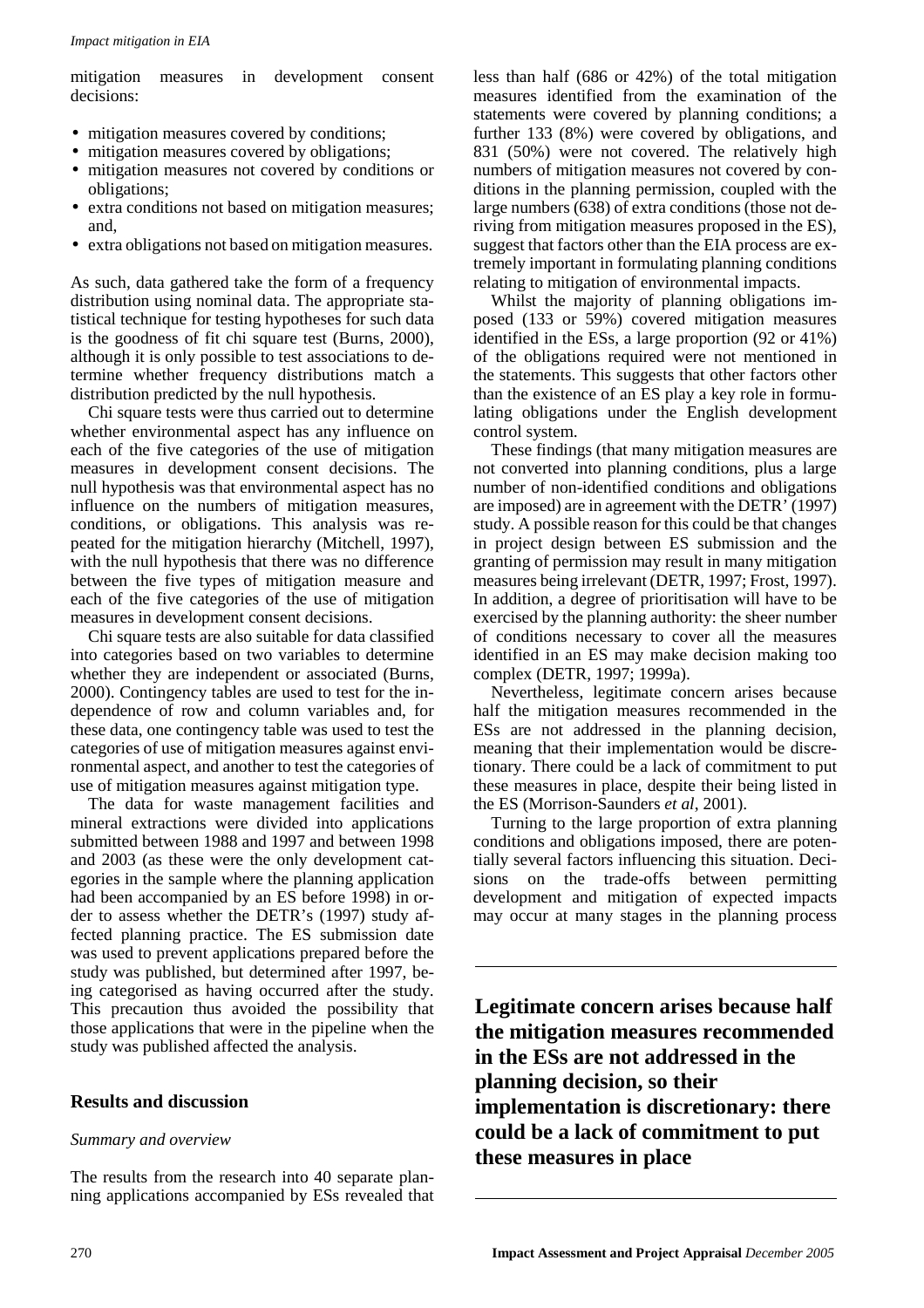

**Environmental aspect**

**Figure 3. Numbers of conditions and obligations imposed on planning permissions, categorised by environmental aspect** 

(Glasson *et al*, 1999). Also, consultations with statutory consultees and other interested parties can lead to extra conditions being formulated (DETR, 1997; Wood and Jones, 1997).

More specifically, obligations beyond those detailed in an ES can result from negotiations between interested parties (DOE, 1997a). As previously discussed, planning authorities may develop their own standard conditions, particularly if they have had relatively more experience of examining ESs, possibly leading to more conditions being imposed (DETR, 1997). There may even be some cynical developers attempting to create an impression of making compromises with planning authorities, by withholding mitigation measures until after the planning application issubmitted (Singleton *et al*, 1999).

The discussion of results above has concentrated on the possible causes of the discrepancies between mitigation measures in ESs, and planning conditions and obligations imposed by LPAs, across all the developmentssampled.Arguably, at a summary level, all these influences could be operating to affect the coverage. The data were then analysed to examine whether environmental aspects, development types, or types of mitigation exercised a significant influence.

## *Environmental aspects*

Figure 3 shows a clear difference in the proportion of conditions and obligations imposed on planning permissions among the environmental aspects, suggesting variable treatment by planners. The null hypothesis for the chi square test was that environmental aspect had no significant effect on the use of mitigation measures in development consent decisions. Table 2 (which also includes the mitigation

| Table 2. Results of the X <sup>2</sup> test testing for randomness of use of mitigation measures against environmental aspects |  |  |  |
|--------------------------------------------------------------------------------------------------------------------------------|--|--|--|
|--------------------------------------------------------------------------------------------------------------------------------|--|--|--|

|                            | Landscape | Air | Water | Ecology | Soil | <b>Noise</b> | economic |    | Socio- Cultural Transport | $\mathsf{X}^2$ | οf<br>freedom | Degrees Significance<br>level |
|----------------------------|-----------|-----|-------|---------|------|--------------|----------|----|---------------------------|----------------|---------------|-------------------------------|
| Conditions<br>based on ES  | 132       | 89  | 81    | 130     | 55   | 43           | 78       | 38 | 40                        | 138.0          | 8             | 0.001                         |
| Obligations<br>based on ES | 7         | 4   | 25    | 46      | 1    | 9            | 25       | 5  | 11                        | 114.6          | 8             | 0.001                         |
| Not covered                | 55        | 79  | 149   | 169     | 56   | 79           | 156      | 23 | 65                        | 235.7          | 8             | 0.001                         |
| Extra<br>conditions        | 149       | 25  | 71    | 42      | 131  | 61           | 83       | 9  | 67                        | 236.2          | 8             | 0.001                         |
| Extra<br>obligations       | 10        | 0   | 7     | 28      | 2    | 0            | 15       | 5  | 25                        |                |               |                               |

*Note:* The analysis shows that the variation in the numbers of conditions based on the ES, on the numbers of obligations based on the ES, on the numbers of mitigation measures in the ES not covered by obligations or conditions, and on the extra numbers of conditions across environmental aspect is not down to chance. That is, they are not equally distributed across the environmental aspects. There are too few data in some categories of environmental aspect for extra obligations not covered by mitigation measures in the ES, hence no  $X^2$  value has been calculated.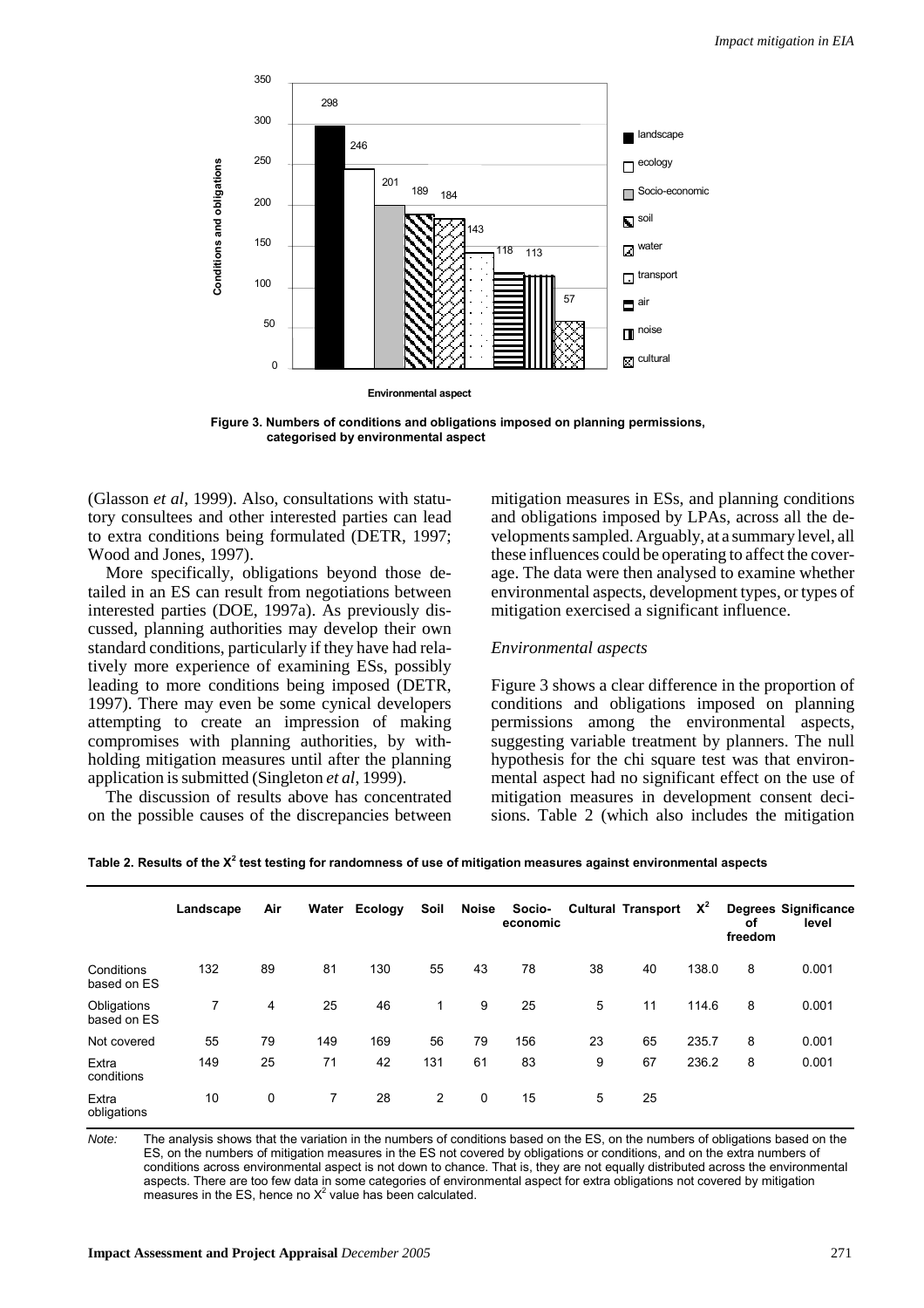measures not covered) indicates that the null hypothesis is rejected for four of the 'use of mitigation measures' categories at a confidence level of 99.9%. This demonstrates that environmental aspect does have a significant effect on the use of mitigation measures in development consent decisions. The one remaining category, of additional obligations imposed (not based on mitigation measures in the ES), could not be analysed because of insufficient data.

A further chi square test using a contingency table was carried out to determine if there was an association between the category of environmental aspect and the use of mitigation measures. Data based on additional obligations or conditions were omitted because of low data numbers in some environmental aspect categories (Burns, 2000). As a result, the test was limited to mitigation measures translated into conditions, obligations or not covered at all. The null hypothesis was that there was no association, but, on the basis of the analysis, this was rejected. It is clear, therefore, that the environmental aspect and 'use of mitigation measures' (for those categories tested) are not independent variables.

An attempt was made to classify mitigation measures against environmental aspect to determine whether some common patterns could be detected. Clearly the data reflect two separate groups: the mitigation measures proposed reflect expertise and decisions on behalf of consultants and developers; the obligations and conditions imposed reflect expertise on behalf of planners. Figure 4 plots the additional number of conditions and obligations imposed (representing the views of planners and not those of developers/consultants) against mitigation measures that were not translated into conditions or obligations (representing the views of developers/ consultants and not those of planners). The analysis was undertaken to identify the variation in the treatment of the separate environmental aspects.

An additional analysis was carried out (Figure 5) that plots the total number of conditions and obligations imposed against all the mitigation measures suggested, whether or not these were translated into conditions or obligations. Thus, it compares the overall views of planners against those of developers/ consultants for each environmental aspect.

When the results for individual environmental aspects are examined, these variations and similarities in treatment become more evident. For example, Figure 5 indicates that planners and developers/ consultants agree over the importance of mitigating landscape impacts. Hence, landscape mitigation measures detailed in the ESs influence the conditions imposed in the planning permissions, but other factors must also have been used in setting the extra conditions (Figure 4). The inherent subjectivity in the evaluation of landscape impacts could be a contributory issue, since the quality and character of landscapes, and the significance of impacts on those landscapes, remains essentially a matter of judgement (Hankinson, 1999).

Analysing a different environmental component (in this case, soils and geology) shows that the number of extra conditions and obligations, at 133 (see Figure 4 and Table 2), far exceeds the numbers of covered and uncovered mitigation measures (Figure 5 and Table 2). This suggests that mitigation for this aspect may be poorly addressed by the ESs and that the planning authorities have to rely on other factors when formulating conditions.

There is extensive guidance available for both planners and developers on geological impacts (Hodson *et al*, 2001), and soil protection and restoration in *Planning Policy Guidance Note 7* (PPG7) (DOE, 1997b) and *Minerals Planning Guidance Note 7* (MPG7) (DOE, 1996). The results suggest that this guidance, which is primarily directed at planners, is indeed mainly used by them, and that

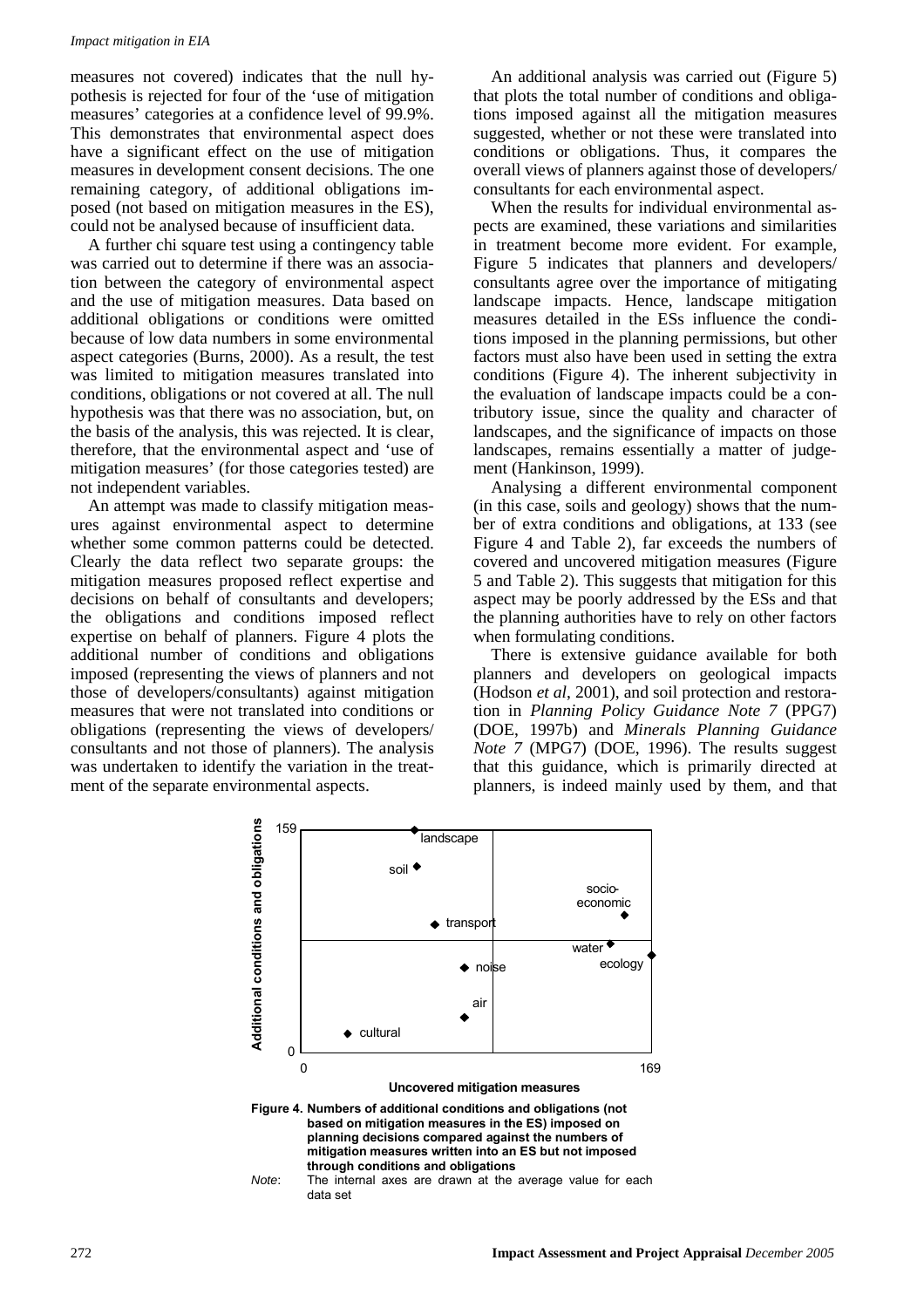

developers/consultants tend not to rely so heavily on these sources to direct their treatment of these issues.

Most EIAs do not address noise vibration effectively (Thérivel and Breslin, 2001), and the evidence from this study demonstrates that large numbers of additional conditions and obligations are not imposed by planners for the potential noise impacts. The suggestion here isthat better guidancemight be needed for all groupsinvolved in order to deal more satisfactorily with noise impacts in EIA and in decision making.

Previous research has identified socio-economic impacts as the "the poor relations in British environmental impact statements" (Glasson and Heaney, 1993; Chadwick, 2002). Research has further claimed that there is confusion amongst EIA practitioners over the need and scope for their inclusion, plus there is no clear Government guidance on the treatment of these issues (Chadwick, 2002).

This research, however, indicates that socioeconomic impacts are very well represented in terms of suggested mitigation measures, and also by the numbers of additional conditions and obligations imposed, reflecting an understanding of their importance (see Figure 5). At the same time, it is clear from Figure 4 that there is significant disagreement between planners and developers/consultants, perhaps both reflecting the subjectivity of the issue and confirming the lack of clear Government guidance.

The relatively low numbers of air and climate mitigation measures proposed, and the comparatively low number of conditions and obligations (and the even lower numbers of additional conditions and obligations) suggest that this component is not addressed by the planning system alone. Other legislation, such as various pollution control regulations that are applied outside the planning system, could explain this apparently light touch in terms of conditions imposed (Elsom, 2001). Indeed, Government guidance specifically states that the planning system should not formulate controls that will duplicate those required by other statutory bodies (DOE, 1995).

On the other hand, Morris *et al* (2001) indicate that water is well regulated, but the high numbers of mitigation measures and conditions and obligations imposed for this aspect tend to contradict the explanation for the low numbers for air and climate. Both are subject to extensive mandatory legislation and regulation. Further research will be necessary to explain the figures obtained. Figure 4 suggests that planners ignore a relatively high proportion of the mitigation measures proposed as well as imposing conditions and obligations of their own. Again, this reflects a degree of apparent disagreement between planners and developers/consultants that warrants further investigation.

Figure 4 and Figure 5 suggest agreement between planners and developers/consultants over the need to mitigate ecological impacts. Figure 4 indicates that developers/consultants emphasise these impacts slightly more than planners. It is notoriously difficult to predict the impacts of ecological changes arising from individual developments, because of data limitations, lack of understanding of complex ecosystem processes, and the problems of isolating the impacts related to a specific development from cumulative or ongoing changes (Treweek, 1996; Atkinson *et al*, 2000; Byron *et al*, 2000; Morris and Emberton, 2001). Consequently, if the mitigation measures set out in the ES are based on no more than vague predictions, it is not practical for the planning authority to set out specific conditions to achieve them.

The relatively small numbers of suggested mitigation measures and of imposed conditions and obligations for impacts on cultural heritage may indicate there is a need for a much more comprehensive approach to the assessment of these impacts in the development control process (Teller and Bond, 2002). There was some disagreement between the planners and developers/consultants over this environmental aspect, which, studies have indicated, focuses almost exclusively on tangible elements (such as designated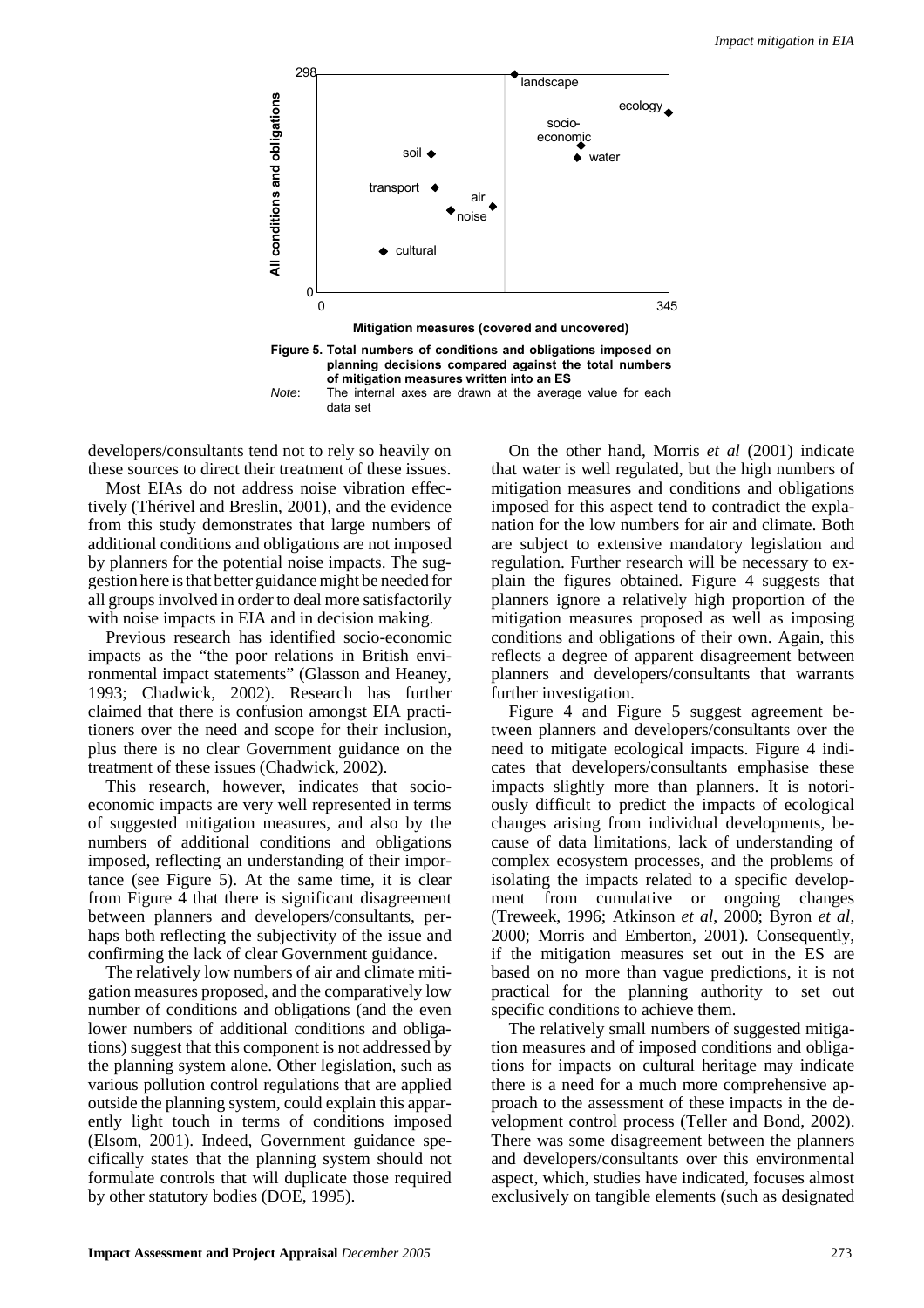

**Figure 6. Coverage of mitigation measures by conditions, and the number of extra conditions, for different mitigation types** 

sites), as opposed to the more intangible aspects (such as cultural identity) (Bond *et al*, 2004). We suggest there is a need for more guidance on the effective consideration of cultural heritage in the EIA process.

## **Mitigation types**

Mitchell's (1997) mitigation hierarchy advocates greater use of mitigation measures to avoid and reduce impacts, and, if this were followed in practice, the results would show preferential coverage of these mitigation types for both conditions and obligations.

The differences of coverage among different mitigation types (Figure 6 indicates the patterns for

mitigation measures covered by conditions, those not covered, and the number of extra conditions; the pattern for mitigation measures covered by obligations and numbers of extra obligations is the same) were found to be statistically significant (Table 3). In addition, a contingency table analysis for an association between mitigation type and use of mitigation measures resulted in a rejection of the null hypothesis (that there is no association): the mitigation type and use of mitigation measures (for those categories tested) are not independent variables.

The greatest number of planning conditions in the ESs (and in terms of extra conditions imposed) was for measures to reduce impacts, followed by those to avoid, repair, enhance and compensate (Figure 6). The number of conditions for impact reduction was

|  | Table 3. Results of the X <sup>2</sup> test testing for randomness of use of mitigation measures against mitigation leve <sup>l</sup> |
|--|---------------------------------------------------------------------------------------------------------------------------------------|
|  |                                                                                                                                       |

|                         | Avoid | Reduce | Repair | Compensate | Enhance | $X^2$  | freedom | Degrees of Significance<br>level |
|-------------------------|-------|--------|--------|------------|---------|--------|---------|----------------------------------|
| Conditions based on ES  | 92    | 430    | 60     | 16         | 88      | 807.9  | 4       | 0.001                            |
| Obligations based on ES | 24    | 63     | 8      |            | 31      | 78.2   | 4       | 0.001                            |
| Not covered             | 101   | 566    | 47     | 31         | 86      | 1221.5 | 4       | 0.001                            |
| Extra conditions        | 106   | 430    | 79     | 2          | 21      | 951.5  | 4       | 0.001                            |
| Extra obligations       | 17    | 46     |        | 6          | 16      | 57.2   | 4       | 0.001                            |

*Note*: The analysis shows that the variation in the numbers of conditions based on the ES, on the numbers of obligations based on the ES, on the numbers of mitigation measures in the ES not covered by obligations or conditions, and on the extra numbers of both conditions and obligations across mitigation types is not down to chance. That is, they are not equally distributed across the mitigation types.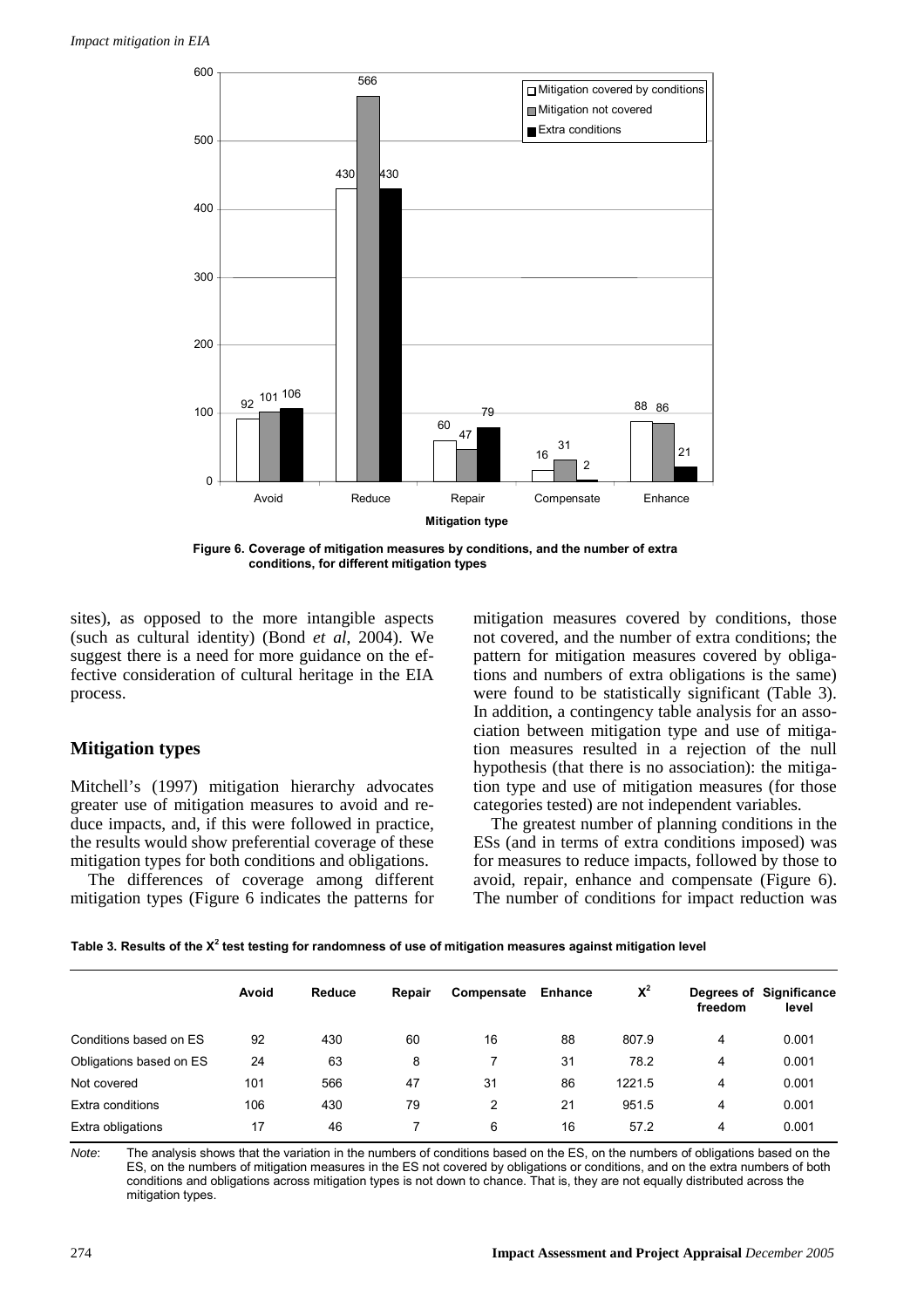**The number of conditions for impact reduction was more than four times greater than the next highest mitigation type, clearly indicating that impact reduction is the preferred mitigation option for both developers and planning authorities** 

more than four times greater than the next highest mitigation type, clearly indicating that impact reduction is the preferred mitigation option for both developers and planning authorities.

Relatively low numbers under the 'avoid' category could indicate that the relevant measures have already been implemented before the ES has been presented, particularly those that do not affect the development significantly (Glasson *et al*, 1999). On the other hand, it may be more cost-effective and less controversial to reduce impacts than avoid them altogether (Marshall, 2001). The pattern of extra planning obligations is similar to that for conditions, with only slight differences evident.

### *Change over time*

Because of the limited availability of planning applications accompanied by an ES, only two categories of development were included in this analysis: waste management facilities and mineral extractions. Figure 7 has normalised the data in Table 4 into the numbers per ES to allow for different sample sizes in the two time periods under study (see Table 1). The figure suggests that there was no change in the average number of measures covered by either conditions or obligations between applications from 1988–1997 and 1998–2003.

There was, however, nearly a doubling of the number of mitigation measures suggested in the ES and not subsequently covered by conditions or obli**Table 1. Use of mitigation measures before and after publication of report on mitigation measures in ESs**

|                         | 1988-1997 | 1998-2003 |
|-------------------------|-----------|-----------|
| Conditions based on FS  | 122       | 307       |
| Obligations based on ES | 12        | 39        |
| Not covered             | 77        | 371       |
| Extra conditions        | 174       | 320       |
| Extra obligations       | 17        | 41        |

*Source*: DETR (1997)

gations. A chi square test using a contingency table was carried out to determine if there was an association between the two time periods and the use of mitigation measures (based on the original data prior to normalisation). The null hypothesis, that there is no association, was rejected and it can be stated that the two time periods and the use of mitigation measures are not independent variables.

However, it is not reasonable to postulate that this result flows from the DETR study (DETR, 1997) alone, as the sample size was small and many other reasons could also explain the association. For example, studies have suggested a general improvement in the quality of ESs (Byron *et al*, 2000; Cashmore *et al*, 2002), plus there is, despite the problems discussed earlier, increasing availability of guidance for good practice preparation of ESs (Tromans and Fuller, 2003). In addition, EIA legislation in England changed in 1999, during the second time period (see Table 5), and a contingency table examining the use of mitigation measures before and after the legislation was introduced indicated that the two time periods (before and after new legislation was adopted in 1999) and the use of mitigation measures are not independent variables either.

## *Where next for mitigation in EIA?*

Results from this study, therefore, indicate that there is room for improvement both in terms of translating



**Figure 7. Use of mitigation measures before and after publication of report on mitigation measures in ESs (Department of the Environment Transport and the Regions, 1997), normalised per ES**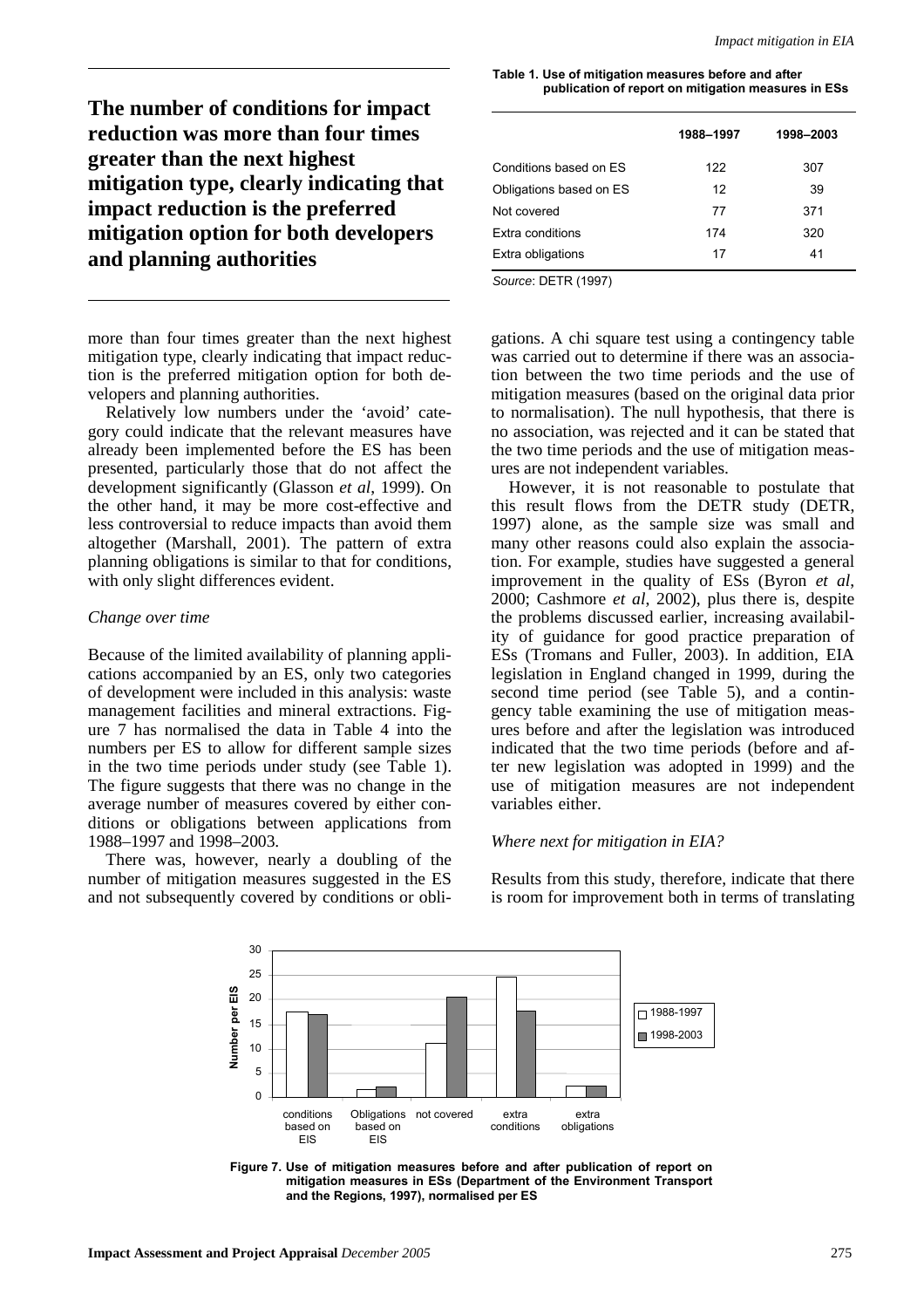**Table 5. Use of mitigation measures before and after adoption of new EIA legislation**

|                         | 1988-1999 | 2000-2003 |
|-------------------------|-----------|-----------|
| Conditions based on FS  | 312       | 117       |
| Obligations based on ES | 46        | 5         |
| Not covered             | 288       | 160       |
| Extra conditions        | 346       | 148       |
| Extra obligations       | 39        | 19        |

*Source*: DETR (1999)

mitigation measures identified in ESs into conditions and obligations, and also in terms of increasing the relevance to decision makers of these issues in the presented ES. In addition, it is not evident from the research that the availability of the research document (DETR, 1997) has led to a significant increase in planning authorities' use of mitigation measures covered in the ES.

One solution to the problem of how to improve the effectiveness of EIA and planning in implementing mitigation could be the use of EMPs. As discussed previously, these plans have been promoted by the World Bank (1999b), but Figure 8 suggests that, in this research, there has been a very low voluntary uptake of EMPs in England, at least in the sectors covered. This indicates that developers may be reluctant to expend extra time and resources on the preparation of another document that is not legally required.

However, several developments in the study did use EMPs, or were committed to at least a partial plan. In addition, the Environment Agency has set an example and now recognises the use of environmental action plans (EAPs — similar to EMPs), as a key component of good environmental practice (Hickie and Wade, 1997). Their experience shows that EAPs can be prepared relatively quickly with minimal extra cost if a standard format is used (Hickie and Wade, 1997).

To increase their effectiveness, EMPs would form

the last section of ESs, and detail implementation arrangements and commitments for the mitigation proposed earlier in the ES. To comply with best practice, they would also include monitoring and liaison arrangements, the objectives of the mitigation, and checklists to ensure that mitigation is effectively implemented (Hickie and Wade, 1997).

EMPs under this model would, therefore, play a key role in the implementation of mitigation measures, because they provide a link between the project planning phase, identification of impacts, and mitigation in ESs, and the construction and operational phases (World Bank, 1999b). Unlike ESs, EMPs can continue to evolve throughout the project authorisation stage (Tomlinson, 1997), allowing the addition of any extra mitigation measures required by consultees and the planning authorities.

However, it is clear from the research and other studies (for instance, Brew and Lee, 1996) that the current situation in terms of the interrelationship between EIA and planning authorisations, will not lead to a significant increase in the voluntary uptake of EMPs. As a minimum requirement, guidance would be necessary, as recommended in the 1997 research report published by the DETR, for both developers and planning authorities, to ensure that EMPs are properly enforced by planning conditions and obligations. Even given this advance, there would still be significant changes necessary to the planning and EIA systems to ensure EMPs would be an effective tool in addressing the apparent shortfalls in implementation of mitigation measures.

A possible alternative to EMPs is the use of a schedule of mitigation commitments. This clarifies the mitigation measures a developer is committed to implementing and can be progressively updated as the project evolves (Carroll and Turpin, 2002). The schedules should include details of implementation and enforcement for the mitigation, although they require less detail than an EMP and may thus be more popular with developers. The aim of such mitigation schedules is to establish clearly the



**Figure 8. Percentage of developments with an EMP**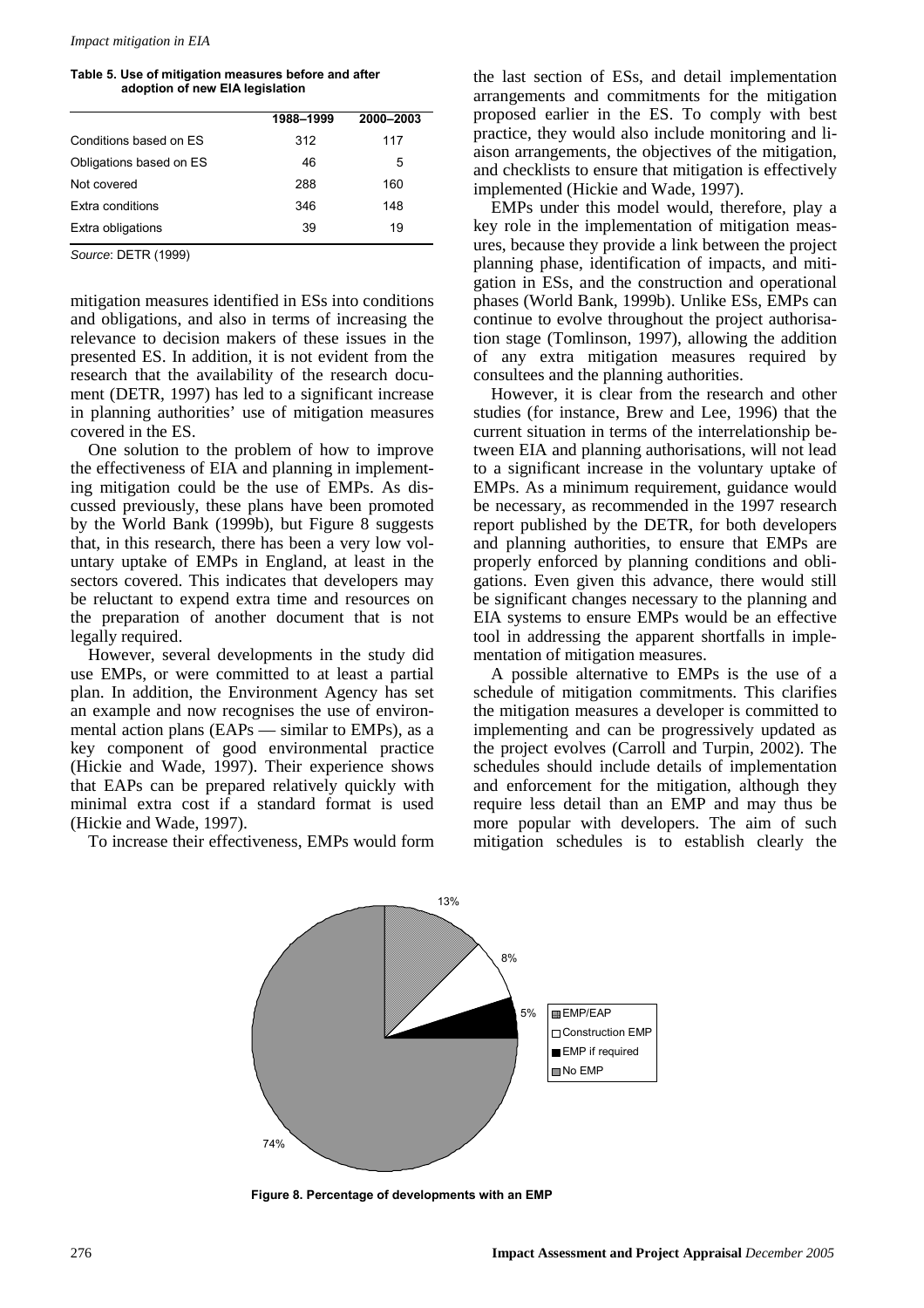commitment of a developer to mitigation in a form that can easily be used as the basis for formulating planning conditions and obligations (DETR, 1997). Alternatively, planning conditions can require schemes of mitigation to be submitted before development begins (DETR, 1999a). This allows the planning authority to ensure that an approved programme of mitigation is prepared and implemented.

This alternative could be compared with the situation in California (USA), where state and local agencies have a mechanism, under the California Environmental Quality Act, to ensure that mitigation measures are implemented in accordance with planning permissions. There is a system of reporting for conditions imposed as mitigation measures, with sanctions for non-compliance, plus a regulatory structure for monitoring (Glasson *et al*, 1999).

Arguably, the Californian system for EIA is comparable with that in England, since both are, in the main, locally administered and linked very closely to the planning system (Wood, 1999), so there could be the potential for transposing a similar mechanism into the UK system. However, it has also been contended that, not unlike the situation in England, because there is no link back to the ES, compliance under the California system has not always been satisfactory (Wood, 2003). Again, despite a potentially more stringent approach in terms of conditions and obligations imposed in the development control decision, this example from the USA still fails to integrate them effectively with the measures set out in the ES.

One possible means of ensuring this integration of mitigation measures in the ES and the conditions and obligations could be the closer linking of the EIA process to EMS. The DETR (1999a) suggested that this was one route that developers could take to demonstrate that they were implementing and monitoring mitigation measures. On a practical level, there is some overlap, since both tools set out to identify significant impacts, and devise measures and action plans to mitigate them (Sánchez and Hacking, 2002). However, EIA is essentially a process, and does not have the framework to manage impacts during construction and operation effectively (Ridgway, 1999).

An EMS approach, on the other hand, specifically puts into place systems to manage and mitigate measures identified, while also evaluating their effectiveness (Arts *et al*, 2001). This is achieved by translating the measures into enforceable commitments, by a system of objectives and targets, with specific duties and responsibilities for implementation and monitoring (Arts and Nooteboom, 1999; Glasson *et al*, 1999; Sánchez and Hacking, 2002).

Undoubtedly this integration would mean some changes in approach for the EIA process and the completion of the ES. Instead of being stated in very vague terms, and scattered throughout a very large document, the mitigation measures proposed would need to be easily identifiable, possibly categorised and summarised according to the type of mitigation

recommended, and the phase of the project (Ridgway, 1999; Sánchez and Hacking, 2002). The mitigation summary would be more in line with the schedule of mitigation commitments discussed previously, but, with the integration within a systematic EMS approach, arguably there would be a higher probability of effective implementation.

A key element in the process would be the evaluation of the implementation of the measures. Effective implementation may come at a very high price, in terms of the demands on resources and the organisation. This will be especially true for monitoring impacts and relating these to specific measures, resulting from a specific project (Arts and Nooteboom, 1999). Implementing an EMS (a voluntary, essentially selfregulating activity) can be a time-consuming and expensive operation (Rondinelli and Vastag, 2000).

The fact that further advances are required if the record of implementation of mitigation measures is to be improved was identified by the Environment Agency who suggest appropriate mitigation measures in their *Handbook for Scoping Projects* for a range of development types (Environment Agency, 2002). There is also a recognised need to improve the quality of ESs, since poor statement quality may be an important reason for the lack of reliance on the ES in formulating conditions and obligations (DETR, 1997).

In addition, if EMPs, schedules of commitment, or EMS implementation are not used, the descriptions of mitigation in the ES itself must be detailed and precise enough to enable them to be translated easily into planning conditions (Carroll and Turpin, 2002). Arguably, more guidance on the use of criteria in drafting effective mitigation measures would aid this process. Marshall (2001) has proposed criteria and frameworks that could be incorporated into such a guidance document.

This exploration of alternative approaches to effective implementation of mitigation measures illustrates some of the problems in the current EIA processes in England. Apart from issues arising from the lack of familiarity of decision makers with ES preparation and examination (Gwilliam, 2002; Weston, 2002), many problems could be linked to the lack of attention to EIA follow-up, particularly related to individual projects (Arts and Nooteboom, 1999; Arts *et al*, 2001; Wood, 2003).

**There is a recognised need to improve the quality of ESs, since poor statement quality may be an important reason for the lack of reliance on the ES in formulating conditions and obligations**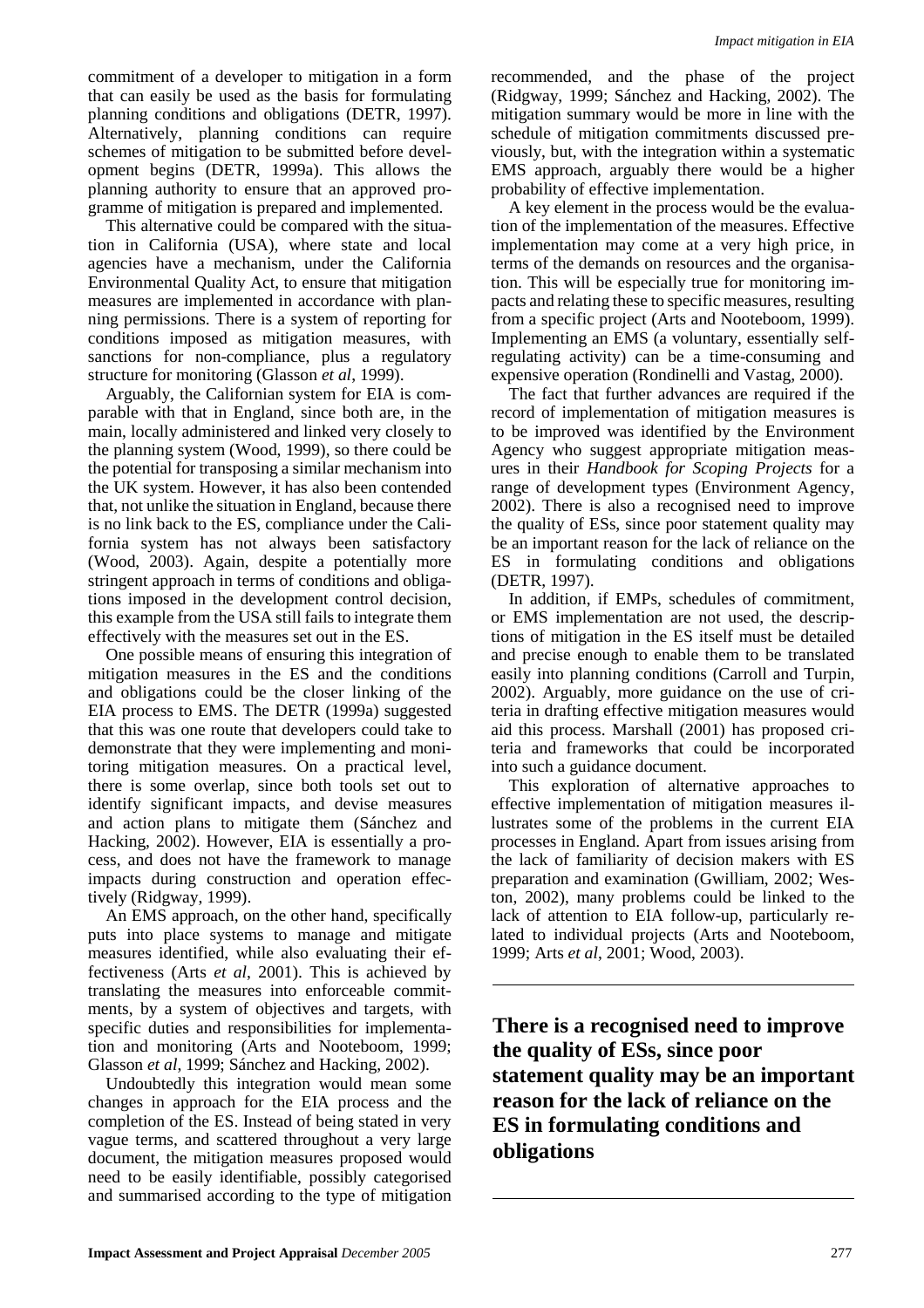## **Conclusions**

This research has focused on the rationalist paradigm in that the role of EIA in decision-making has been taken to be one of providing information to facilitate better decisions. For the consideration of the role of mitigation measures in facilitating conditions and obligations, this enables a straightforward analysis, although it is acknowledged that the influence of mitigation measures on decision making measured using other paradigms is not considered.

This research has demonstrated that approximately a half the mitigation measures in the ESs were found not to be covered by planning conditions or obligations, casting doubt over whether they would be implemented. Significant variations were found in the coverage of mitigation between different environmental aspects, further complicating the issue. The presence of large numbers of extra conditions and obligations not based on the ESs suggested that other factors, such as consultation and expert judgement, were also important in the drafting of planning controls. The proportion of extra conditions and obligations compared to those based on ESs and uncovered mitigation measures was shown to be influenced by environmental aspect.

These conclusions should be interpreted in the light of difficulties experienced in assigning mitigation measures to the various types in the simplified version of Mitchell's (1997) mitigation hierarchy. Mitigation seems to behave as a continuum, rather than a series of discrete types, making it difficult to ascribe some of the measures to one particular type in the hierarchy. This meant that the division was somewhat artificial, but care was taken to ensure consistency in the allocation of different 'types' to the various measures.

These findings suggest that the English EIA and planning systems are not effective in ensuring that mitigation measures proposed in ESs are implemented. This is a great concern for the ability of the EIA process in England to combat environmental impacts, as "mitigation measures are of little or no value unless they are implemented" (Glasson *et al*, 1999, page 156). Another critical point, however, is that the review of cases covered part of just one English planning region. The results do raise questions about the way in which mitigation measures are translated into planning conditions and obligations, but it is not possible to assume the same conclusions are valid for other English regions, nor for Wales, Northern Ireland and Scotland.

The study has been largely quantitative in nature and, whilst statistically valid evidence has been found for differences in the treatment of mitigation measures for different environmental aspects, and also for dependency between use of mitigation measures and the type they can be categorised into, further research is needed to examine why this is the case and what influences are operating on the key actors. In particular, more research is required into

the reasons for the relatively small numbers of suggested measures (and imposed conditions and obligations) for several environmental components (such as air quality).

A major improvement in the coverage of mitigation measures by planning conditions and obligations is suggested as being necessary to ensure increased implementation across England. However, the study has also found that publications that may have been expected to improve mitigation, in the form of Mitchell's (1997) mitigation hierarchy and the DETR's (1997) report, cannot be isolated as significant influences on the use of planning controls to secure mitigation.

The following recommendations are tentatively made to improve the effectiveness of the EIA and planning systems in ensuring mitigation implementation:

- ensure more comprehensive and consistent guidance targeted at both planners and at consultants/ developers, across all environmental components;
- increase the use of EMPs to facilitate the formulation of conditions and obligations;
- provide guidance to planning authorities to ensure that the contents of EMPs are covered by planning controls;
- if imposing mandatory EMPs is seen as impractical, the use of schedules of mitigation commitments or mitigation schemes is recommended instead;
- encourage the wider take up of EMSs as a means of effective management of mitigation implementation and monitoring;
- encourage improvements in ES quality to facilitate the formulation of planning controls, possibly including the use of criteria for drafting mitigation measures; and,
- concentrate more research effort on EIA followup, particularly on cost-effective options for significant improvements in practice.

Improvement in the implementation of mitigation measures is vital if EIA is to live up to its potential as an instrument to protect the environment and encourage sustainable development (Wood, 2003). This study has shown that there is much still to be done before the English EIA and planning systems become fully effective in ensuring this most crucial aspect of the EIA process.

## **References**

- Arts, J, P Caldwell and A Morrison-Saunders (2001), "EIA followup: good practice and future directions — findings from a workshop at the IAIA 2000 conference", *Impact Assessment and Project Appraisal*, 19(3), September, pages 175–185.
- Arts, J, and S G Nooteboom (1999), "Environmental impact assessment monitoring and auditing", in J Petts (editor), *Handbook of Environmental Impact Assessment — Vol 1 Environmental Impact Assessment: Process, Methods and Potential* (Blackwell Science, Oxford) pages 229–251.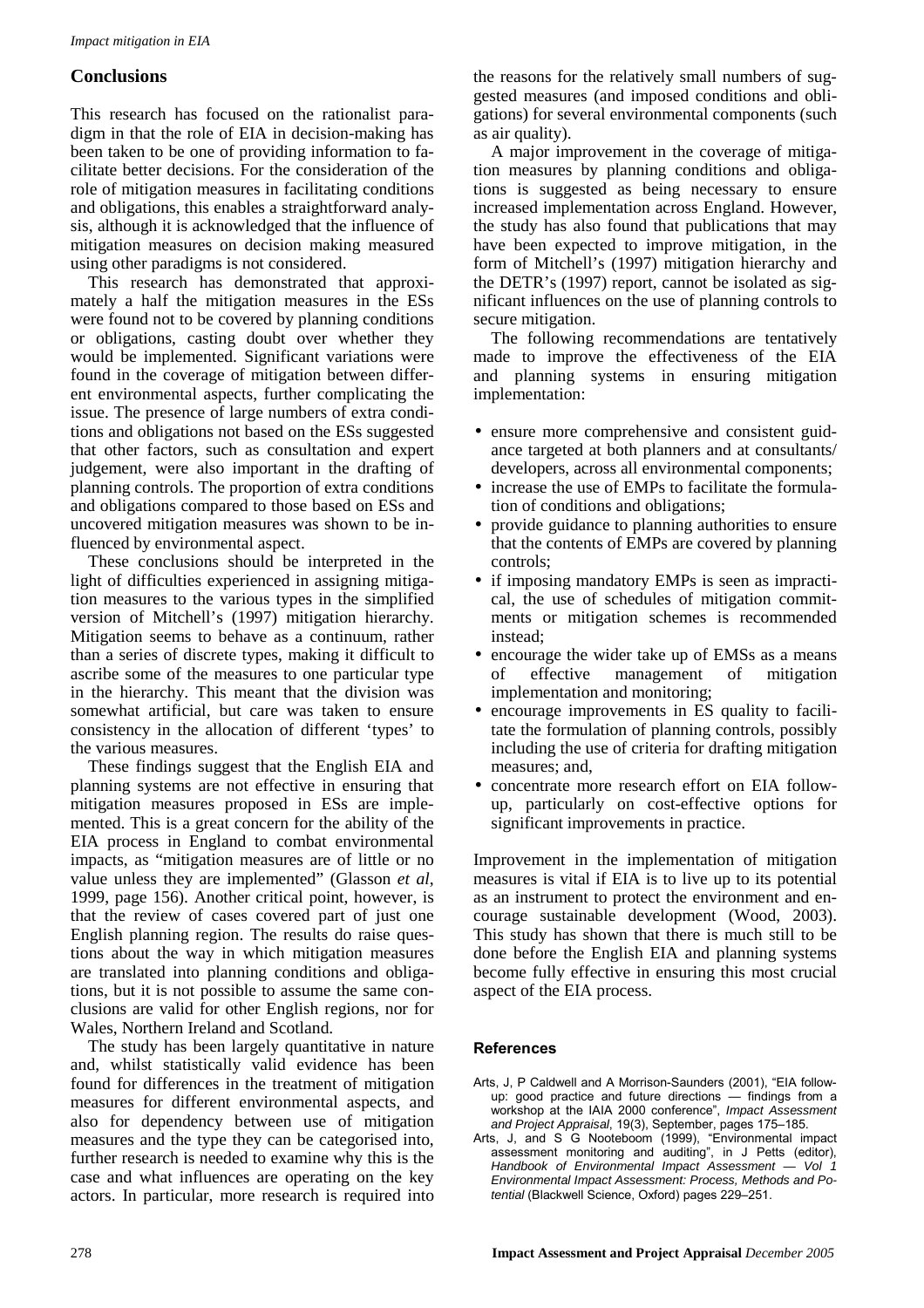- Atkinson, S F, S Bhatia, F A Schoolmaster and W T Waller (2000), "Treatment of biodiversity impacts in a sample of US environmental impact statements", *Impact Assessment and Project Appraisal*, 18(4), December, pages 271–282.
- Bartlett, R V, and P A Kurian (1999), "The theory of environmental impact assessment: implicit models of policy making", *Policy and Politics*, 27(4), pages 415–433.
- Bekker, M P M, K Putters and T E D van der Grinten (2004), "Exploring the relation between evidence and decision-making: a political-administrative approach to health impact assessment", *Environmental Impact Assessment Review*, 24(2), pages 139–149.
- Bellanger, C and R Frost (1997), *Directory of Environmental Impact Statements July 1988–January 1997* (Oxford Brookes University, Oxford).
- Bond, A J (1997), "Environmental assessment and planning: a chronology of development in England and Wales", *Journal of Environmental Planning and Management*, 40(2), pages 261–271.
- Bond, A J (2003), "Let's not be rational about this: response to Benson", *Impact Assessment and Project Appraisal*, 21(4), pages 266–268.
- Bond, A J, L Langstaff, R Baxter, H-G Wallentinus, J Kofoed, K Lisitzin and S Lundström (2004), "Dealing with the cultural heritage aspect of environmental impact assessment in Europe", *Impact Assessment and Project Appraisal*, 22(1), pages 37–45.
- Brew, D, and N Lee (1996), "Reviewing the quality of donor agency environmental assessment guidelines", *Project Appraisal*, 11(2), June, pages 79–84.
- Burns, R B (2000), *Introduction to Research Methods* (Sage, Thousand Oaks).
- Byron, H (2000), *Biodiversity and Environmental Impact Assessment: a Good Practice Guide for Road Schemes* (The RSPB, WWF-UK, English Nature and the Wildlife Trusts, Sandy UK).
- Byron, H J, J R Treweek, W R Sheate and S Thompson (2000), "Road developments in the UK: an analysis of ecological assessment in environmental impact statements produced between 1993 and 1997", *Journal of Environmental Planning and Management*, 43(1), pages 71–97.
- Carroll, B, and T Turpin (2002), *Environmental Impact Assessment Handbook* (Thomas Telford, London).
- Cashmore, M (2004), "The role of science in environmental impact assessment: process and procedure versus purpose in the development of theory", *Environmental Impact Assessment Review*, 24(4), pages 403–426.
- Cashmore, M, E Christophilopoulos and D Cobb (2002), "The quality of environmental impact statements in Thessaloniki, Greece", *Journal of Environmental Assessment Policy and Management*, 4(4), pages 371–395.
- Chadwick, A (2002), "Socio-economic impacts: are they still the poor relations in UK environmental statements?" *Journal of Environmental Planning and Management*, 45(1), pages 3–24.
- Council of the European Communities (1985), "Council Directive of 27 June 1985 on the assessment of the effects of certain public and private projects on the environment (85/337/EEC)", *Official Journal of the European Communities*, C175, pages 40–49.
- Council of the European Union (1997), "Council Directive 97/11/EC of 3 March 1997 amending Directive 85/337/EEC on the assessment of the effects of certain public and private projects on the environment", *Official Journal of the European Communities*, 40(L73), pages 5–14.
- Cullingworth, J B, and V Nadin (2002), *Town & Country Planning in Britain. Thirteenth Edition* (Routledge, London).
- DOE, Department of the Environment (1995), *The Use of Conditions inPlanningPermissions. Circular 11/95* (HMSO, London).
- DOE, Department of the Environment (1996), *Minerals Planning Guidance 7: reclamation of mineral workings* (The Stationery Office, London).
- DOE, Department of the Environment (1997a), *Planning Obligations. Circular 1/97* (HMSO, London).
- DOE, Department of the Environment (1997b), *Planning Policy Guidance 7: Countryside* (The Stationery Office, London).
- DETR, Department of the Environment, Transport and the Regions (1997), *Mitigation Measures in Environmental Statements* (DETR, Rotherham UK).
- DETR, Department of the Environment, Transport and the Regions (1999a), *Circular 02/99 Environmental Impact Assessment* (DETR, London).
- DETR, Department of the Environment, Transport and the

Regions (1999b), *The Town & Country Planning (Environmental Impact Assessment)(England & Wales) Regulations 1999, SI 1199 No. 293* (HMSO, London

- DETR (Department of the Environment, Transport and the Regions)/National Assembly for Wales (2000), *Environmental Impact Assessment. A Guide to Procedures* (Thomas Telford Ltd, Tonbridge UK).
- Elsom, D M (2001), "Air quality and climate", in P Morris and R Thérivel (editors), *Methods of Environmental Impact Assessment. Second Edition* (Spon Press, London) pages 145–169.
- Environment Agency (2002), *A Handbook for Scoping Projects* (Environment Agency, Bristol).
- Essex Planning Officers' Association (2002), *The Essex Guide to Environmental Impact Assessment* (Essex County Council, Chelmsford UK).
- European Parliament and the Council of the European Union (2003), "Directive 2003/35/EC of the European Parliament and of the Council of 26 May 2003 providing for public participation in respect of the drawing up of certain plans and programmes relating to the environment and amending with regard to public participation and access to justice Council Directives 85/337/EEC and 96/61/EC", *Official Journal of the European Communities*, L156, pages 17–24.
- Frost, R (1997), "EIA monitoring and audit", in J Weston (editor), *Planning and Environmental Impact Assessment in Practice* (Pearson Education Limited, Harlow) pages 141–164.
- Glasson, J, and D Heaney (1993), "Socio-economic impacts: the poor relations in British environmental impact statements", *Journal of Environmental Planning and Management*, 36(3), pages 335–343.
- Glasson, J, R Thérivel and A Chadwick (1999), *Introduction to Environmental Impact Assessment. Principles and procedures, process, practice and prospects* (UCL Press, London).
- Gwilliam, R S (2002), "The integration of environmental impact assessment into development control planning decisions: the perspective of English Planning Officers", School of Environmental Sciences, University of East Anglia, Norwich.
- Hakes, P (2005), *The Essex Guide to Environmental Impact Assessment* (Essex Planning Officers Association).
- Hankinson, M (1999), "Landscape and visual impact assessment", in J Petts (editor) *Handbook of Environmental Impact Assessment — Vol 1 Environmental Impact Assessment: Process, Methods and Potential* (Blackwell Science, Oxford) pages 347–373.
- Hickie, D and M Wade (1997), "The development of environmental action plans: turning statements into action", *Journal of Environmental Planning and Management*, 40(6), pages 789–801.
- Hodson, M J, C Stapleton and R Emberton (2001), "Soils, geology and geomorphology", in P Morris and R Thérivel (editors), *Methods of Environmental Impact Assessment. Second Edition* (Spon Press, London) pages 170–196.
- Lawrence, D P (2000), "Planning theories and environmental impact assessment", *Environmental Impact Assessment Review*, 20, pages 607–625.
- Leknes, E (2001), "The roles of EIA in the decision-making process", *Environmental Impact Assessment Review*, 21(4), pages 309–334.
- Leu, W-S, W P Williams and A W Bark (1996), "Quality control mechanisms and environmental impact assessment effectiveness with special reference to the UK", *Project Appraisal*, 11(1), March, pages 2–12.
- Marshall, R (2001), "Application of mitigation and its resolution within environmental impact assessment: an industrial perspective", *Impact Assessment and Project Appraisal*, 19(3), September, pages 195–204.
- Mitchell, J (1997), "Mitigation in environmental assessment furthering best practice", *Environmental Assessment*, 5(4), pages 28–29.
- Morris, P, J Biggs and A Brookes (2001), "Water", in P Morris and R Thérivel (editors), *Methods of Environmental Impact Assessment. SecondEdition* (SponPress, London) pages 197–242.
- Morris, P and R Emberton (2001), "Ecology overview and terrestrial systems", in P Morris and R Thérivel (editors), *Methods of Environmental Impact Assessment. Second Edition* (Spon Press, London) pages 243–285.
- Morrison-Saunders, A, J Arts, J Baker and P Caldwell (2001), "Roles and stakes in environmental impact assessment follow-up", *Impact Assessment and Project Appraisal*, 19(4), December, pages 289–296.
- Owens, S, T Rayner and O Bina (2004), "New agendas for